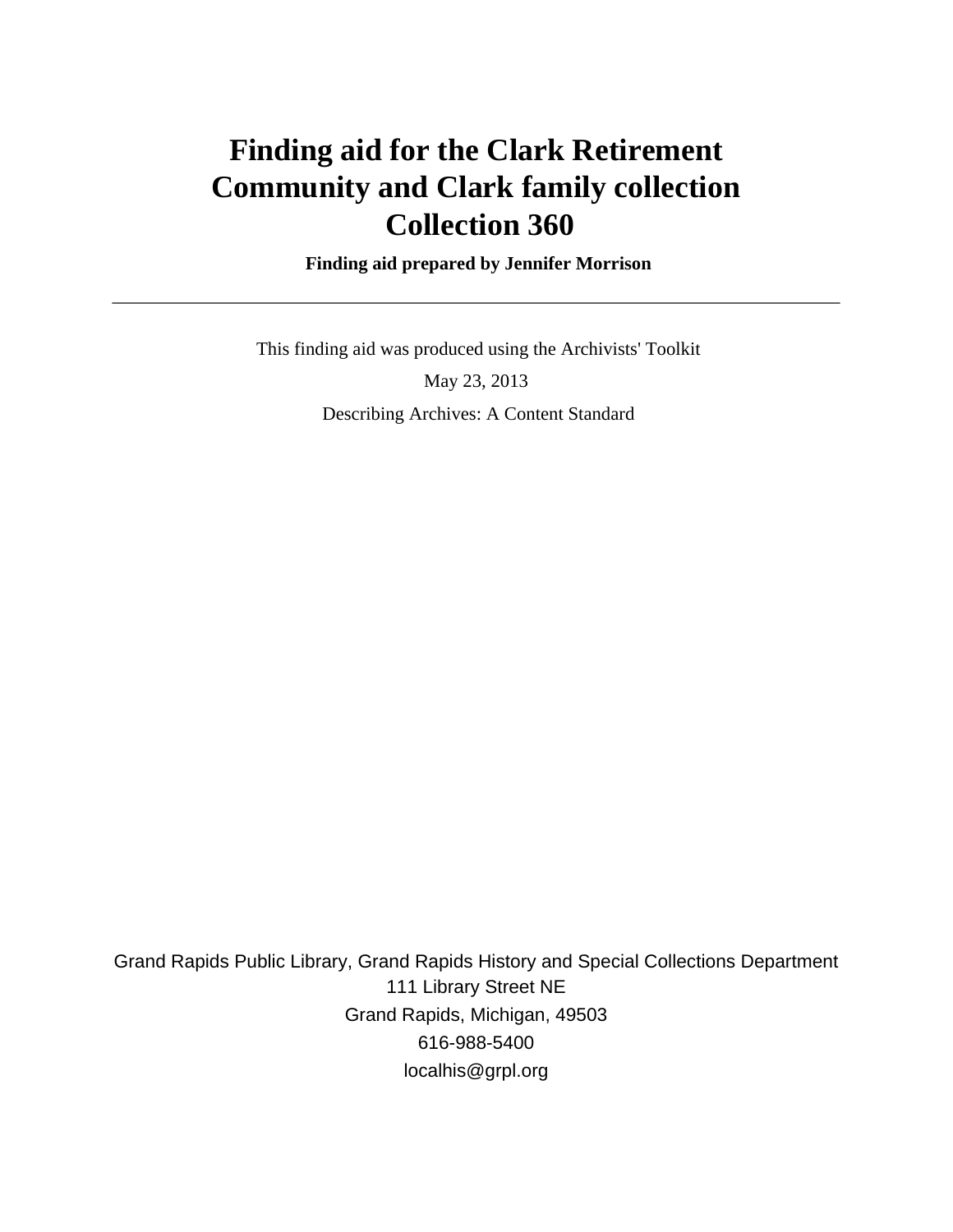# **Table of Contents**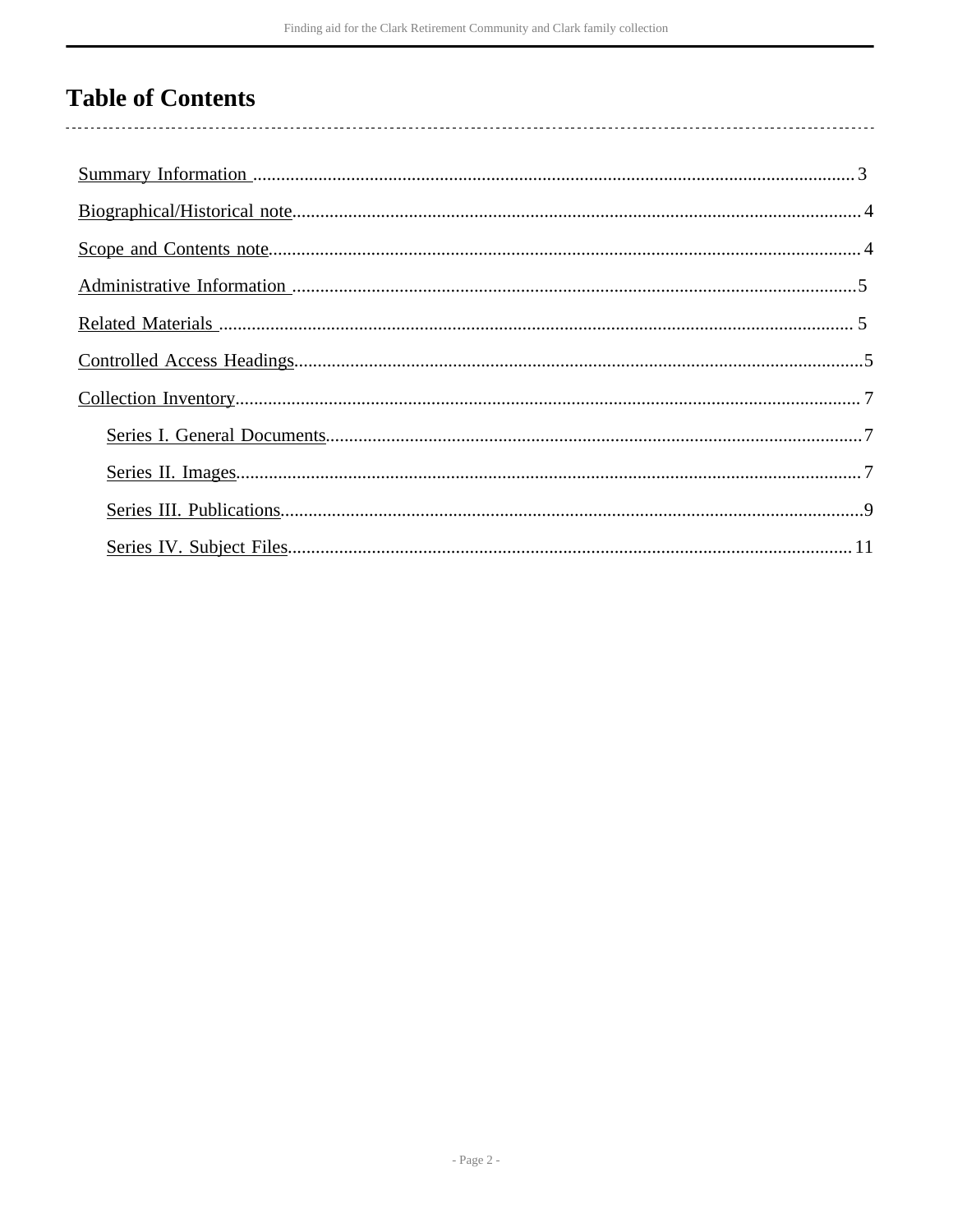# <span id="page-2-0"></span>**Summary Information**

| <b>Repository</b> | Grand Rapids Public Library, Grand Rapids History and Special<br><b>Collections Department</b>                                                                                                                                                                                                                                                                                                                                                                                                                                                                                                                                                                                                                                                       |
|-------------------|------------------------------------------------------------------------------------------------------------------------------------------------------------------------------------------------------------------------------------------------------------------------------------------------------------------------------------------------------------------------------------------------------------------------------------------------------------------------------------------------------------------------------------------------------------------------------------------------------------------------------------------------------------------------------------------------------------------------------------------------------|
| <b>Title</b>      | Clark Retirement Community and Clark family collection                                                                                                                                                                                                                                                                                                                                                                                                                                                                                                                                                                                                                                                                                               |
| Date [inclusive]  | 1850s-2000s                                                                                                                                                                                                                                                                                                                                                                                                                                                                                                                                                                                                                                                                                                                                          |
| <b>Extent</b>     | 1.4 Linear feet Two boxes                                                                                                                                                                                                                                                                                                                                                                                                                                                                                                                                                                                                                                                                                                                            |
| Language          | English                                                                                                                                                                                                                                                                                                                                                                                                                                                                                                                                                                                                                                                                                                                                              |
| <b>Abstract</b>   | Clark Retirement Community, originally the M.J. Clark Memorial Home,<br>opened in 1906 in the former residence set on the twenty acre farm of M.J.<br>and Emily Clark, in Grand Rapids, Michigan. The home was operated<br>by the West Michigan Conference of the Methodist Episcopal Church<br>and was developed primarily as a refuge for elderly Methodist ministers<br>and their dependents. The material in this collection is almost entirely<br>copies of relevant documents discovered during the research and writing<br>of the centennial history of Clark Retirement Community in 2006 and<br>includes information on the Clark family, their business and philanthropic<br>activities, the Clark Home and the local Methodist community. |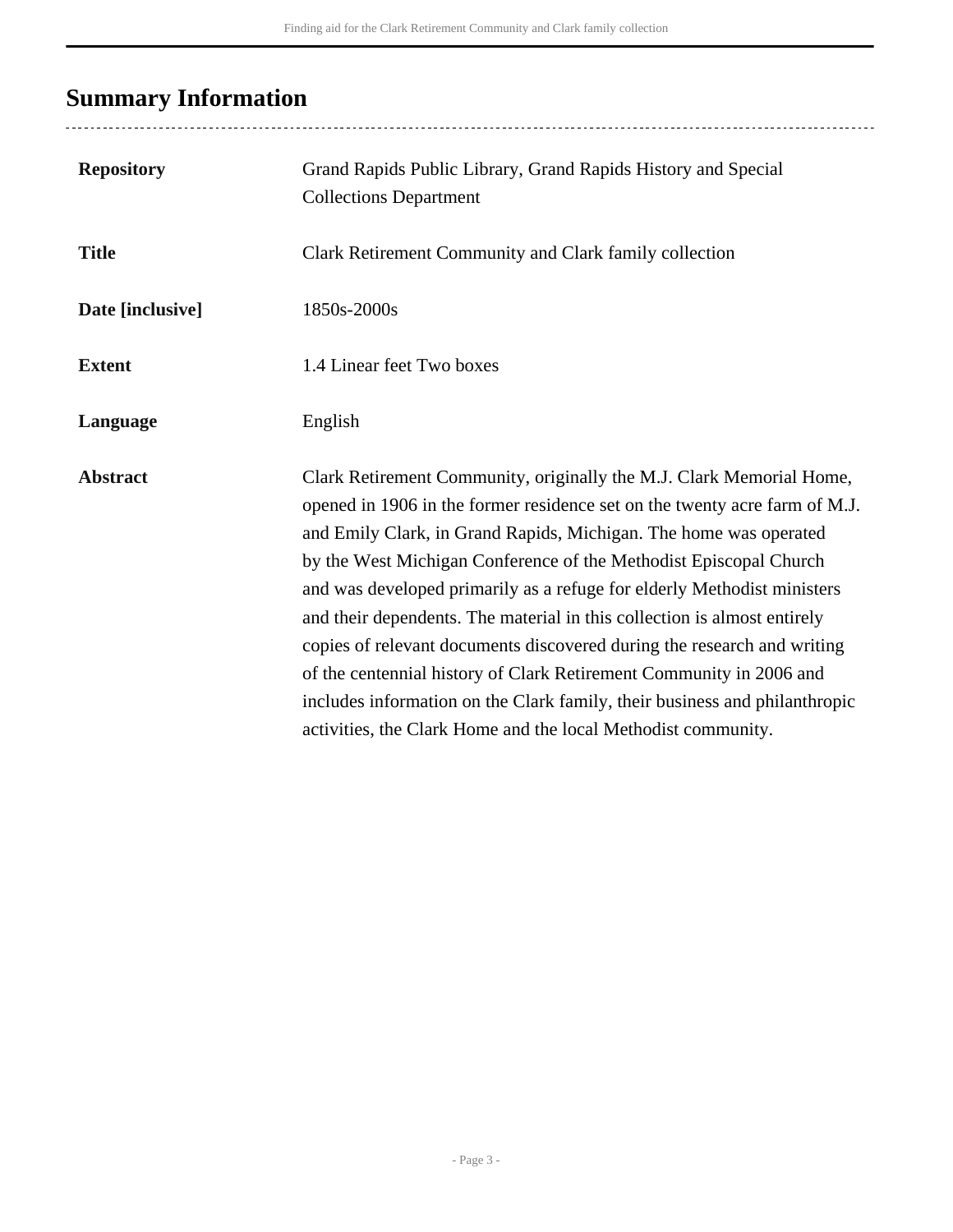# <span id="page-3-0"></span>**Biographical/Historical note**

Clark Retirement Community opened in 1906 in the former Sherman Street home of Melvin J. and Emily Clark and was originally called the M.J. Clark Memorial Home in the Clark's honor. There were ten residents by the end of the first year. Melvin was a farmer, retail grocer and lumberman who began his career in Solon Township, later moving to Cedar Springs and then Grand Rapids. He built at least one commercial building in downtown Grand Rapids. Emily Jewell Clark played a major role in the founding or development of the D.A. Blodgett Home for Children, the Grand Rapids Art Museum, local suffrage activities and the Starr Commonwealth.

The Clark Home was originally administered by the West Michigan Conference of the Methodist Episcopal church in response to many years of concern for the care of elderly, or "super-annuated," ministers. Among the first local facilities to provide a retirement experience, the home was open to Methodist ministers, their wives or widows and other area elderly. Since its opening the organization has grown and expanded, though the Clark Retirement Community of 2007 occupies the same twenty acres as the original Clark farm that surrounded the Clark residence. The organization celebrated its centennial in 2006 with a series of events and with the publication of Caring Community: The History of Clark Retirement Community by Jennifer Morrison and Gordon Olson.

# <span id="page-3-1"></span>**Scope and Contents note**

The materials in this collection were gathered for the research and writing of Caring Community: The History of Clark Retirement Community by Jennifer Morrison and Gordon Olson, and consist almost entirely of photocopies. The images are either photocopies of photos or scanned copies. As the Clarks were a prominent family, some beautiful photos exist of them, including of their daughter, Marguerite's, wedding to Edmund Wurzburg. The photos of the Clark Home institution are also quite good and cover a broad range of dates, including one very detailed photo of the Home when it was still the Clark residence. The minutes of the West Michigan Conference give a good description of how the organization originated. The newspaper articles are quite rich, and while those related to the Home do tend to focus on building activity, there are some early and recent ones that relate lifestyle issues. Copies were obtained from the archives of the Clark Retirement Community, the archives of the Starr Commonwealth, the Grand Rapids History and Special Collections Center of the Grand Rapids Public Library, descendants of the Clarks and the Albion College archives.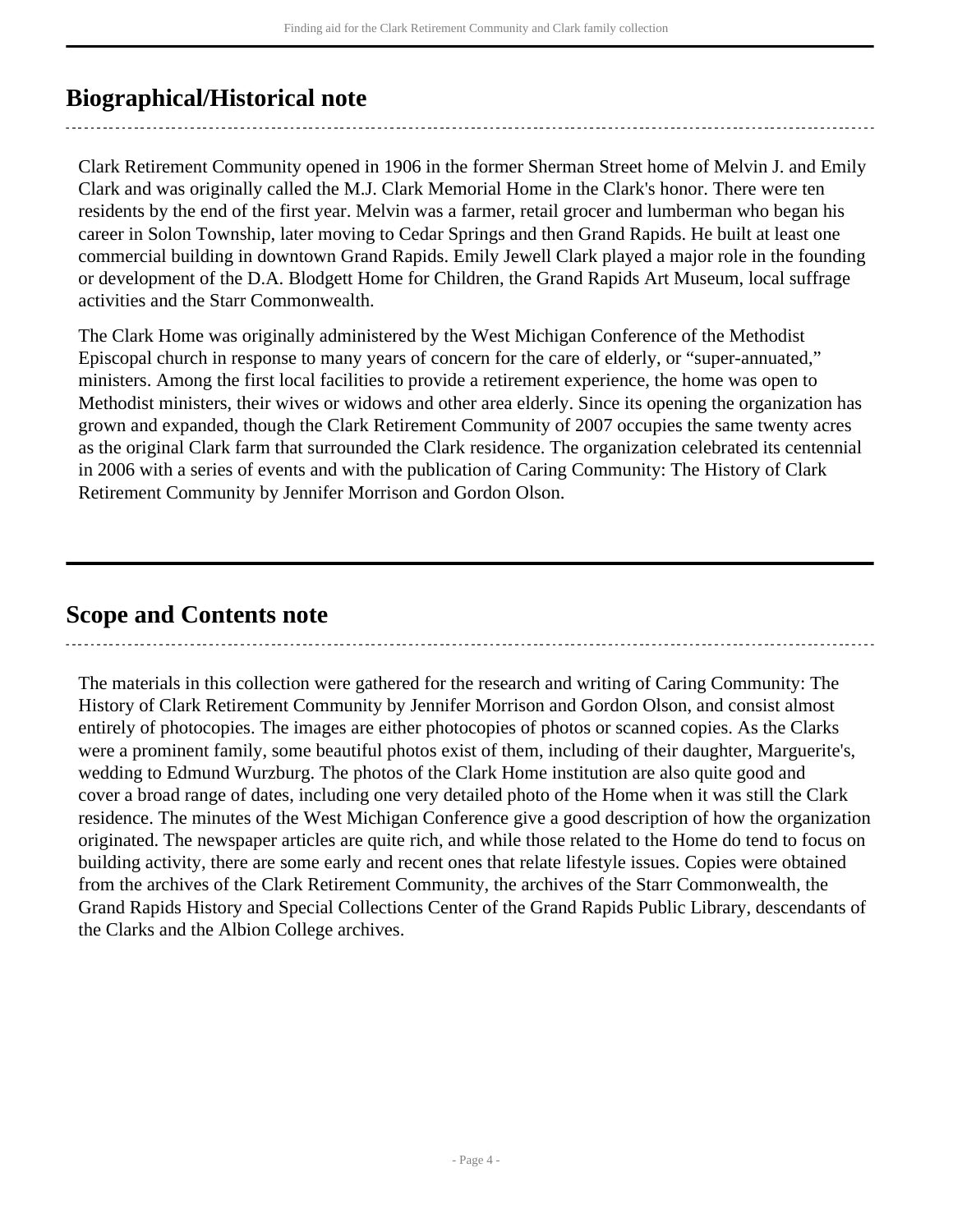# <span id="page-4-0"></span>**Administrative Information**

## **Publication Information**

Grand Rapids Public Library, Grand Rapids History and Special Collections Department

### **Immediate Source of Acquisition note**

Jennifer Morrison

# <span id="page-4-1"></span>**Related Materials**

### **Related Archival Materials note**

See references in the publication listed above for items from the GRPL Archival Collections and Local History Reference materials used in the book.

# <span id="page-4-2"></span>**Controlled Access Headings**

## **Corporate Name(s)**

• Clark Retirement Community.

## **Geographic Name(s)**

• Grand Rapids (Mich.) -- History

### **Personal Name(s)**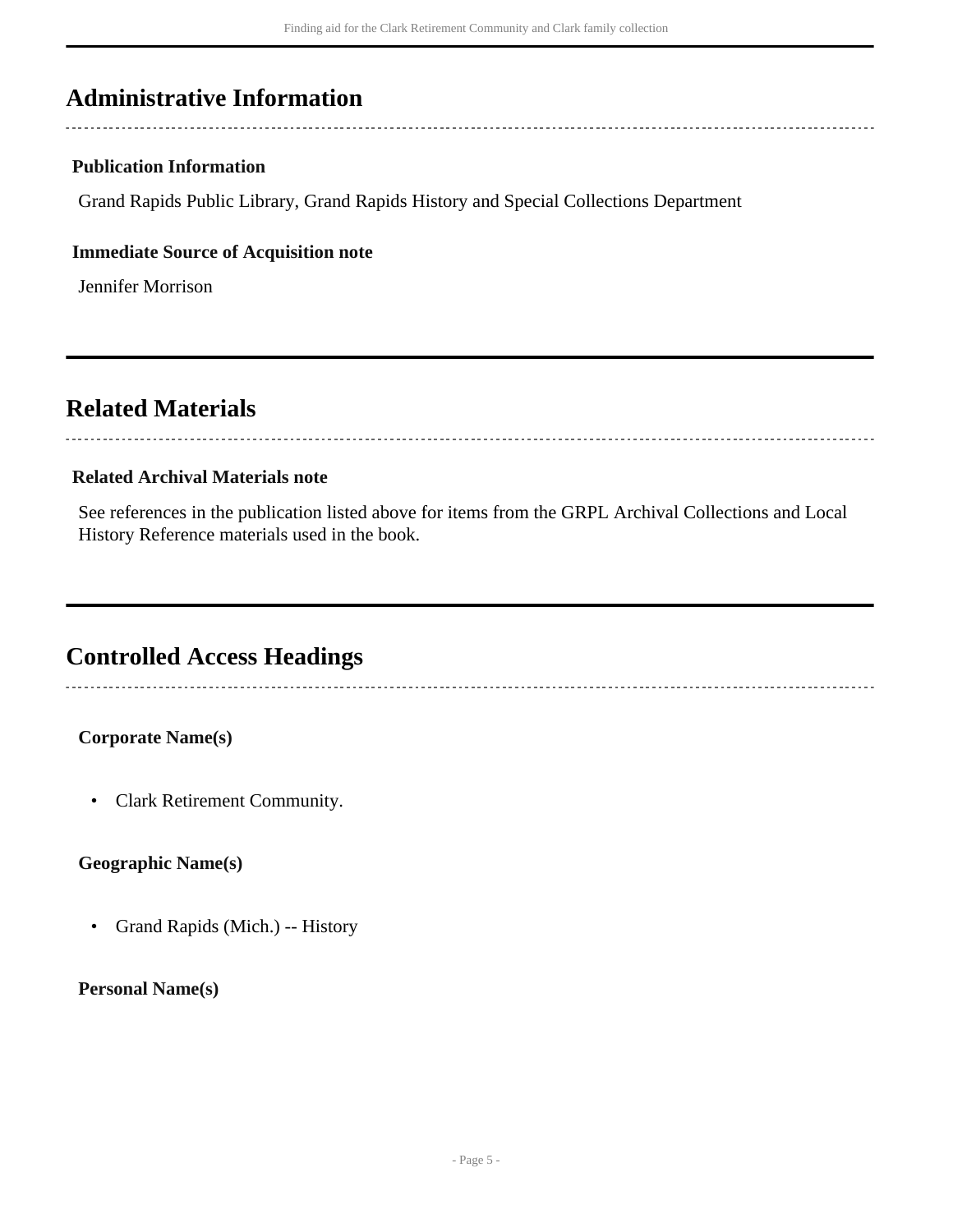- Clark, Emily Jewell, 1843-1929
- Clark, Melvin J

## **Subject(s)**

- Older people -- Housing -- Michigan
- Publications -- Michigan -- Grand Rapids
- Retirement communities -- Michigan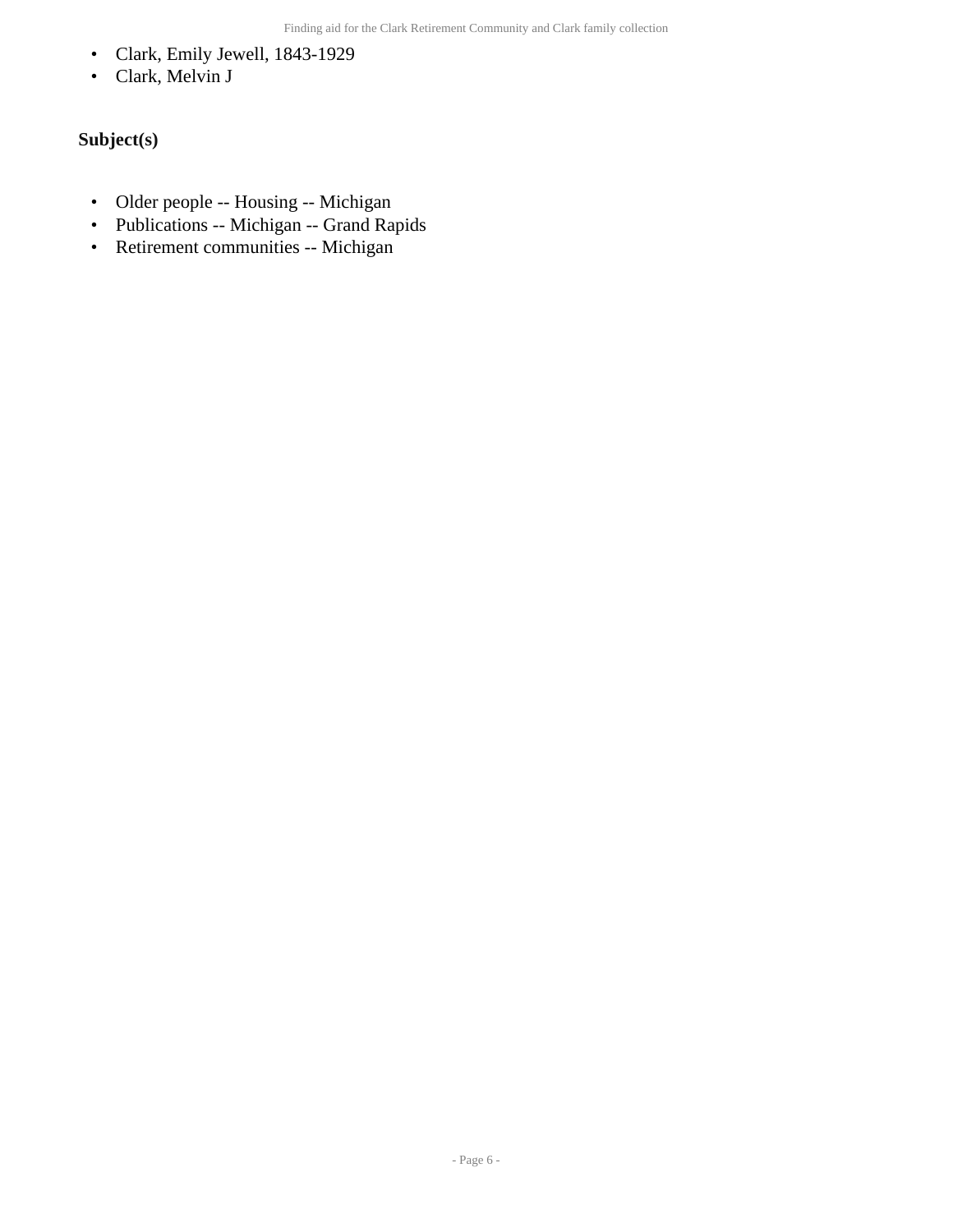# <span id="page-6-0"></span>**Collection Inventory**

### <span id="page-6-1"></span>**Series I. General Documents**

### **Scope and Contents note**

Legal Documents: Includes photocopies of Certificate of Incorporation, Constitution, and By-Laws, information related to Puffer v. Clark (1918) and some other lawsuits involving Clark Retirement Community.

Personal Recollections: Correspondence inspired by the centennial history book project, and transcript of a cassette tape found at Clark Retirement Community made by a resident in the 1980s in which she reads history of the community.

Timelines/List of Clark Home Administrators: Created for Caring Community project

|                                                  | <b>Box</b> | <b>Folder</b> |
|--------------------------------------------------|------------|---------------|
| Legal Documents 1906-2005                        |            |               |
| Personal Recollections ca. 1980 – 2006           |            |               |
| Timelines/List of Clark Home Administrators 2006 |            |               |

### <span id="page-6-2"></span>**Series II. Images**

### **Scope and Contents note**

Photocopies of photographs from the Clark Retirement Community archives (A variety of photos of Clark Home)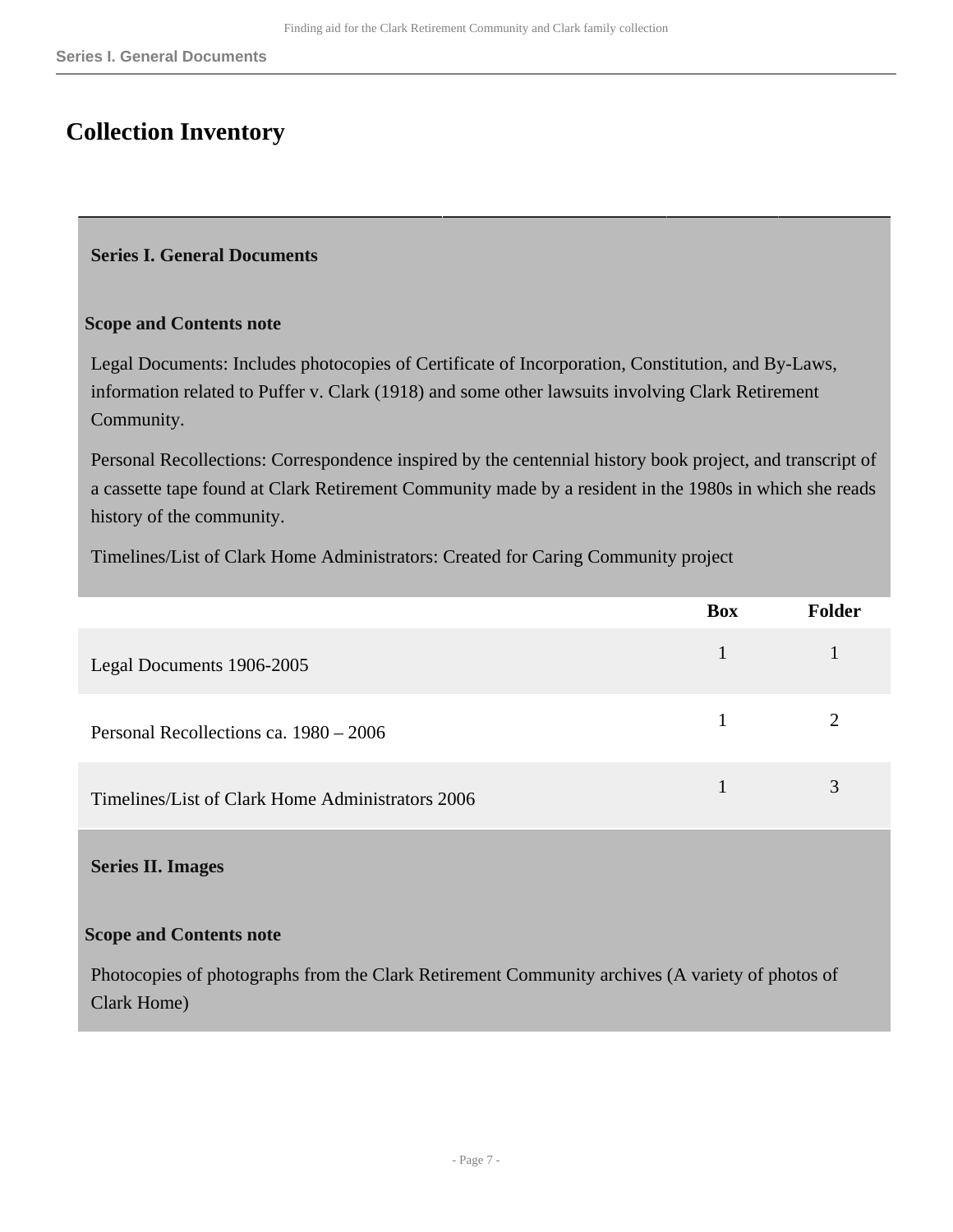Photocopies of photographs from the Grand Rapids Public Library (Clark Home and D.A. Blodgett Home)

Photocopies of Tom Dilley postcards (Clark Home)

Copies of photographs from Jane Kirkeby, M.J. and Emily Clark's great grand-daughter: general; from album labeled "Clark-Wurzburg"; from album labeled "Friends & Family to 1937"; from "Jane Wurzburg's photo album" (Family members including Emily, Melvin, their children, other Clarks, Wurzburgs, Logies and extended family)

Site Maps ca. 1960 – 1991 (Clark Home)

Exhibit Material: Created for small library exhibit in 2006

|                                                                                            | <b>Box</b>     | Folder         |
|--------------------------------------------------------------------------------------------|----------------|----------------|
| Images from the Clark Retirement Community archives ca. 1930 – ca.<br>2005                 | $\mathbf{1}$   | $\overline{4}$ |
| Images from the Grand Rapids Public Library ca. 1920 – ca. 1952                            | $\overline{2}$ | $\mathbf{1}$   |
| Photocopies of Tom Dilley postcards ca. 1920S – ca. 1952                                   | $\overline{2}$ | $\overline{2}$ |
| General images from Jane Kirkeby ca. 1875 – ca. 1920                                       | $\mathbf{1}$   | 5              |
| Images from Jane Kirkeby album labeled "Clark-Wurzburg" ca. 1915 – ca.<br>1925             | 1              | 6              |
| Images from Jane Kirkeby album labeled "Friends & Family to 1937" ca.<br>$1915 - ca. 1937$ | 1              | 7              |
| Images from Jane Kirkeby, "Jane Wurzburg's photo album" ca. 1920 - ca.<br>1930             | 1              | 8              |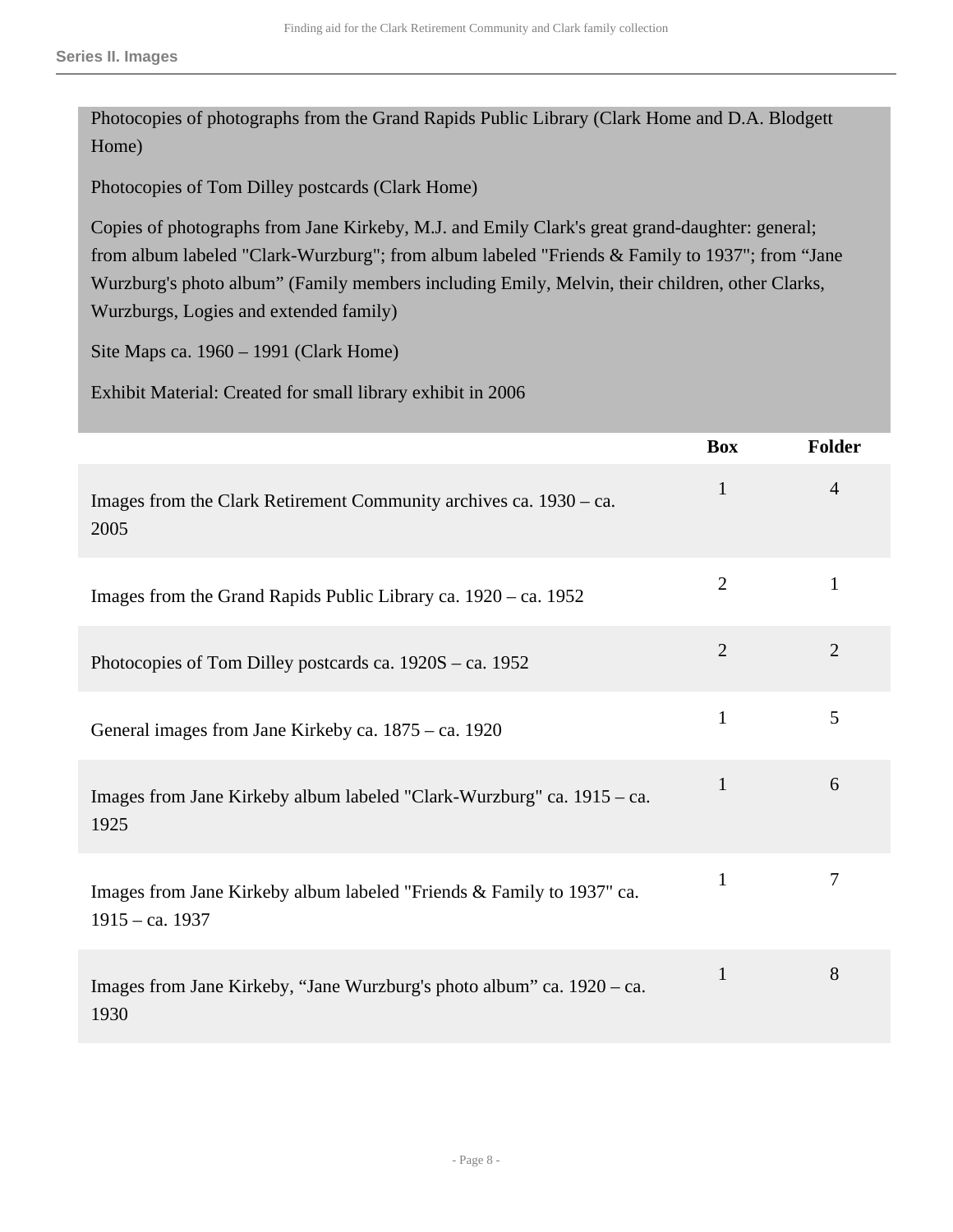| Site Maps ca. 1960 – 1991     | $\blacktriangleleft$ |
|-------------------------------|----------------------|
| Exhibit Material 2006 exhibit | $\Delta$             |

<span id="page-8-0"></span>**Series III. Publications** 

#### **Scope and Contents note**

Caring Community: Jennifer Morrison and Gordon Olson. Clark Retirement Community, 2006 (signed at book release party by both authors)

Book Excerpts: Photocopies from books used in researching Caring Community

Clark Retirement Community Newsletter: The first issue was published in Autumn 1967. It was originally called News From Home, then switched to The Window in 1992. Included here are photocopies of old issues from the Clark Retirement Community archives, as well as some original later issues. They date from Autumn 1967 to 2006. Organized chronologically.

Gordon Olson piece on elder care: Written for Caring Community but only appears highly edited in the book

Minutes of the Michigan Annual Conference of the Methodist Episcopal Church: Included here are photocopies of conference minutes from 1901, 1902, 1903, 1904, 1905, 1906 and 1907 (organized chronologically), as well as some notes. The source of this material is the archives at Albion College and the notes were taken by Jennie Thomas, the archivist.

Newspaper and Magazine Articles: articles on Clark Home, 1905 -2006 (Organized chronologically in a notebook); obituaries and biographies of Melvin J. and Emily Jewell Clark, 1897 – 1929 (Separated by individual, then organized chronologically); business activities of Melvin Clark and associates, 1870 – 1929 (Organized chronologically); philanthropic activities of Emily Clark, 1891 – 2005 (Organized into three main groups: General, D.A. Blodgett Home for Children, Grand Rapids Art Museum, and then each arranged chronologically); Articles on others related to Clark Home including James Hamilton and Frank Jewell (Organized alphabetically by last name) Promotional Material: Clark Retirement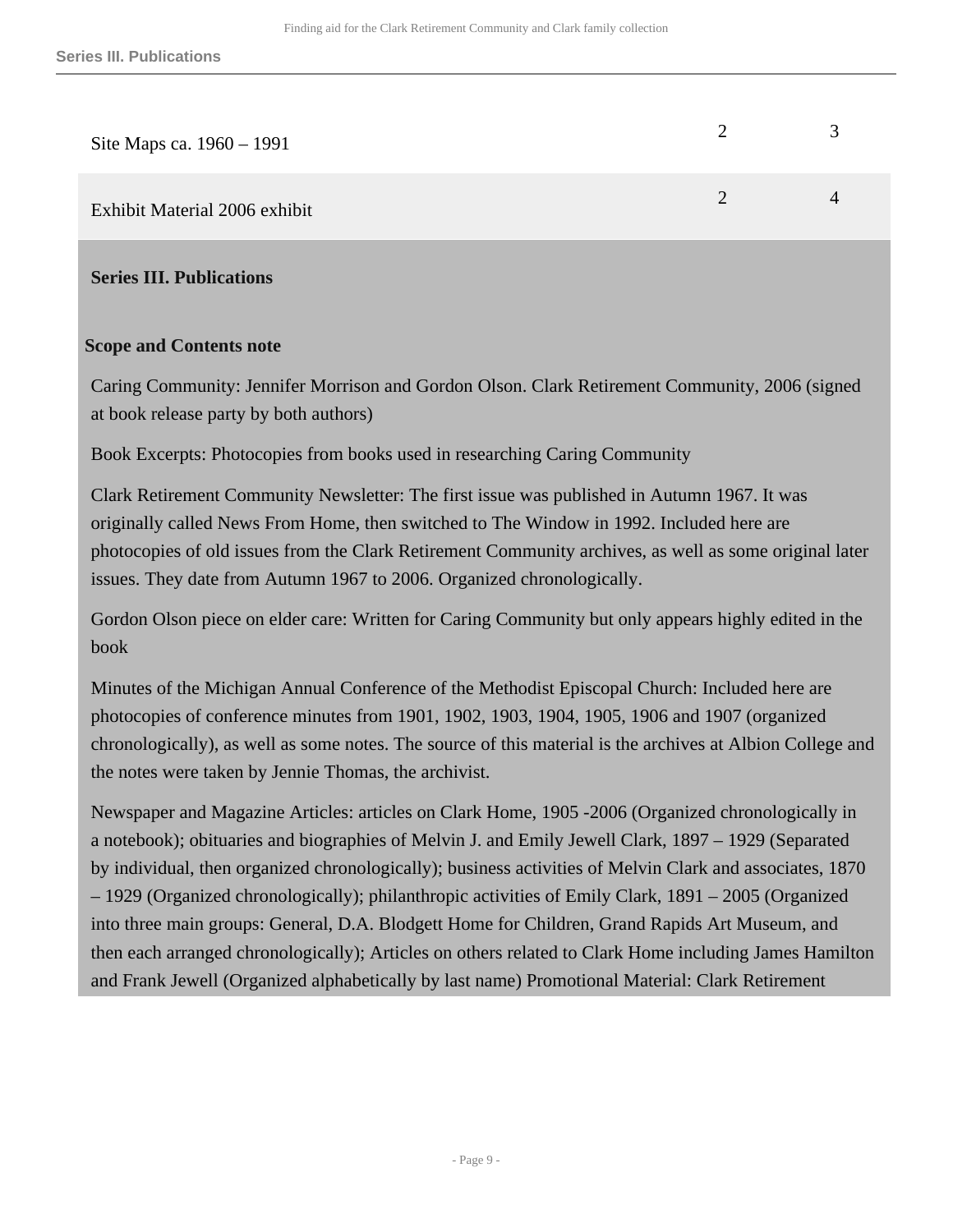| Community brochures, pamphlets, calendars and other promotional material both from Clark and from                                                                                                                     |              |               |
|-----------------------------------------------------------------------------------------------------------------------------------------------------------------------------------------------------------------------|--------------|---------------|
| the vertical files at GRPL; includes promotional material about centennial and centennial history book                                                                                                                |              |               |
|                                                                                                                                                                                                                       | <b>Box</b>   | <b>Folder</b> |
| Caring Community: The History of Clark Retirement Community Jennifer<br>Morrison and Gordon Olson (Grand Rapids, Clark Retirement Community,<br>2006) – Copy 1, 2006.102, Added 11/2006                               | $\mathbf{1}$ | 9             |
| Caring Community: The History of Clark Retirement Community Jennifer<br>Morrison and Gordon Olson (Grand Rapids, Clark Retirement Community,<br>2006) - Copy 2, 2008.014, Added 8/18/2008. Donated by the Clark Home. | $\mathbf{1}$ | 9.1           |
| Books Excerpts 1857 - 1993                                                                                                                                                                                            | $\mathbf{1}$ | 10            |
| Clark Retirement Community Newsletter 1967 -2006                                                                                                                                                                      | $\mathbf{1}$ | 11            |
| Gordon Olson piece on elder care 2006                                                                                                                                                                                 | $\mathbf{1}$ | 12            |
| History of the Clark Retirement Community Volunteers, Patricia Morgan,<br>et al. (Grand Rapids: Clark Retirement Community, 2003) 1965-2003                                                                           | $\mathbf{1}$ | 13            |
| Minutes of the Michigan Annual Conference of the Methodist Episcopal<br>Church 1901 - 1907                                                                                                                            | $\mathbf{1}$ | 14            |
|                                                                                                                                                                                                                       |              | <b>Box</b>    |
| Notebook: Newspaper and Magazine Articles on Clark Home 1905 -2006                                                                                                                                                    |              | $\mathbf{1}$  |
|                                                                                                                                                                                                                       | <b>Box</b>   | Folder        |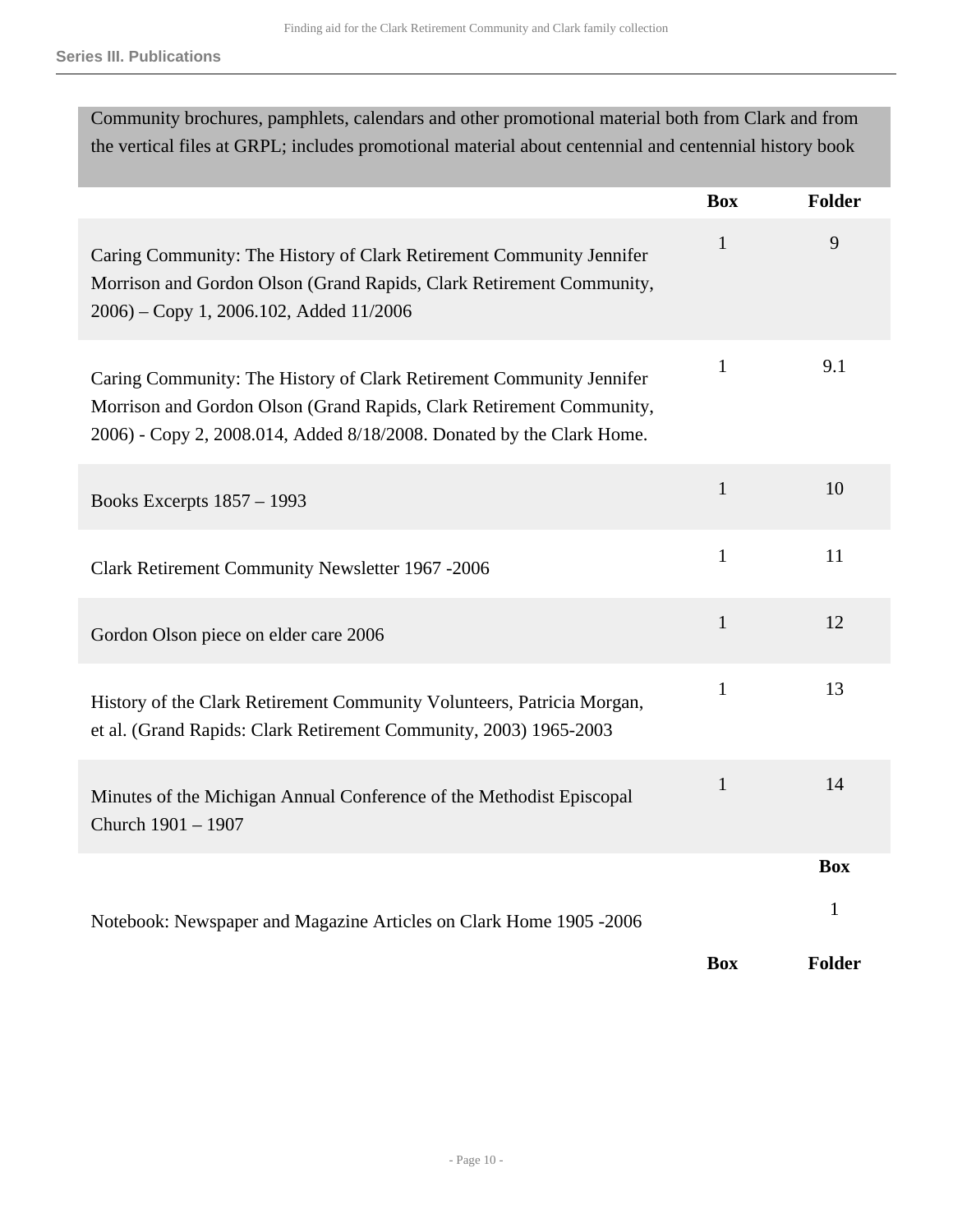| Obituaries and biographies of Melvin J. and Emily Jewell Clark 1897 –<br>1929                               | 1            | 15 |
|-------------------------------------------------------------------------------------------------------------|--------------|----|
| Newspaper and Magazine Articles on Business activities of Melvin Clark<br>and associates $1870 - 1929$      | 1            | 16 |
| Newspaper and Magazine Articles on Philanthropic activities of Emily<br>Clark $1891 - 2005$                 | $\mathbf{1}$ | 17 |
| Articles on others related to Clark Home or family including James<br>Hamilton and Frank Jewell 1910 – 2006 | 1            | 18 |
| Promotional Material 1911 – 2006                                                                            | 2            | 5  |

### <span id="page-10-0"></span>**Series IV. Subject Files**

### **Scope and Contents note**

Buildings and Property: Information on residences and commercial buildings belonging to M.J. Clark, including deeds, images, maps and articles. Organized by building or property.

Genealogy Material from Jane Kirkeby: Jane Kirkeby is the great granddaughter of M.J. and Emily Clark. Photocopies of letters, charts, articles and other documents relating to Clark family genealogy

M.J. and Emily Clark Family information: Photocopies of census, articles and other material pertaining to the early and family life of Melvin J. & Emily Clark, their parents and their three children

Material from Craig Kidder: Craig Kidder is a descendant of James Clark, who was the brother of Melvin J. Clark. Kidder attended the book release party for Caring Community and subsequently brought in photocopies from his own genealogy and historical research. This file contains a wide variety of material from genealogy of Clark and Kidder families to information on the Clark building downtown Grand Rapids, the Wurzburg store and the D.A. Blodgett Home for Children.